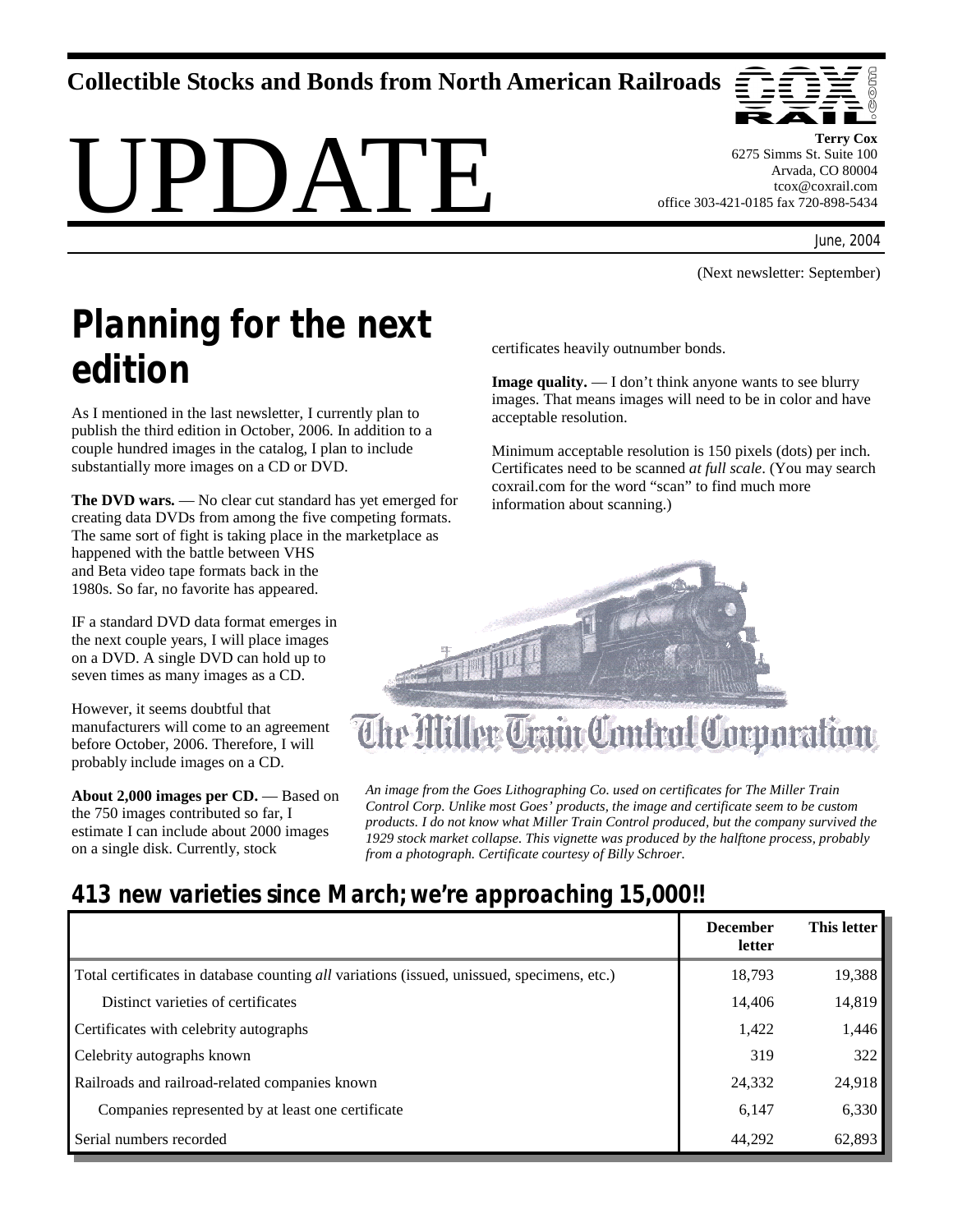## *Contributors since March, 2004*

David Adams Gregory Alexander Guenter Brueckner William Cannon Oliver Clemons Ed Costanza Arthur Curtis Joe DeChristofaro Lawrence Falater H. George Friedman Stephen Goldsmith Ron Haglund Frank Hammelbacher Kenneth Holter William Kanowsky Bob Kerstein William Knadler Tom Lareau Coleman Leifer

Wilhelm Leiter Edward Lewis Aspesi Luca Victor Malik Ellen Marchand John Martin Carsten Münte Jim Murphy Horst Nakonz Jim Newman Mike Nicholson William Schooley Billy Schroer Debbie Shafer Jürgen von der Brake Sam Withers Eric Zabilka Martin Zanke

#### **Catalogs, auctions, sales, web sites**

Mario Boone Freunde Historischer Wertpapiere Historisches Wertpapierhaus Clinton Hollins Eric Jackson George LaBarre Galleries Scripophily.com Scripophily Corner R M Smythe & Co

## *Suggestions from readers*

Readers occasionally send ideas for improving the next edition of the catalog. I take suggestions very seriously and examine every suggestion carefully, even though some suggestions might require hundreds of hours of work to implement.

**Emphasize vignette descriptions.** — A European reader suggested I underline the description of all vignettes to make it easier to spot vignette descriptions in the text-heavy catalog. This suggestion required a complete overhaul of the way the database stores descriptions. I have already integrated this change into the online database.

**Highlight descriptions of colors.** — The same reader suggested I type COLORS in capital letters to make it easier to spot differences among similar certificates. This suggestion is already in use in the online database.

**Save space by decreasing the number of "same, but" entries.** — This suggestion has already been implemented in the online database.

**Save space by eliminating credits for images.** — I will remove credits for collectors who desire anonymity. I still intend to continue to give credit to all dealers who contribute images for the next edition. All images will be attributed on the CD except for those desiring anonymity.

**Save space by listing abbreviations of state names with company names.** — I am already modifying the database to implement this suggestion. The new system will include multiple state names just as they appear on certificates. This task will take a few more months to complete.

**Include pictures to illustrate differences among very similar varieties.** — Currently, I do not have a sufficient number of good images to implement this suggestion.

**Include an index to vignettes.** — I have worked on this intriguing idea for seven or eight years, but may never have time to complete this task.

**Include rarity estimates along with price estimates.** — Several major dealers have already helped create a rarity scale. I plan to estimate rarity for every certificate, but may not be able to complete this huge task by publication time.

**Include railroad companies from the rest of the world.** — I do not have time.

**Include thumbnail company histories.** — This would be fun, but the book would be far too expensive. The primary issue here is space and keeping the catalog affordable.

**Remove logging, lumber, and plantation companies from the catalog.** — Since 1993, I don't remember a single correspondence in support of such companies. Unless objections suddenly appear, I will eliminate all these companies from the database. (I will keep all companies that indicate railroading in their company names.)



*Logo from the Miller Train Control Corp. used as a corner ornament on its stock certificates.*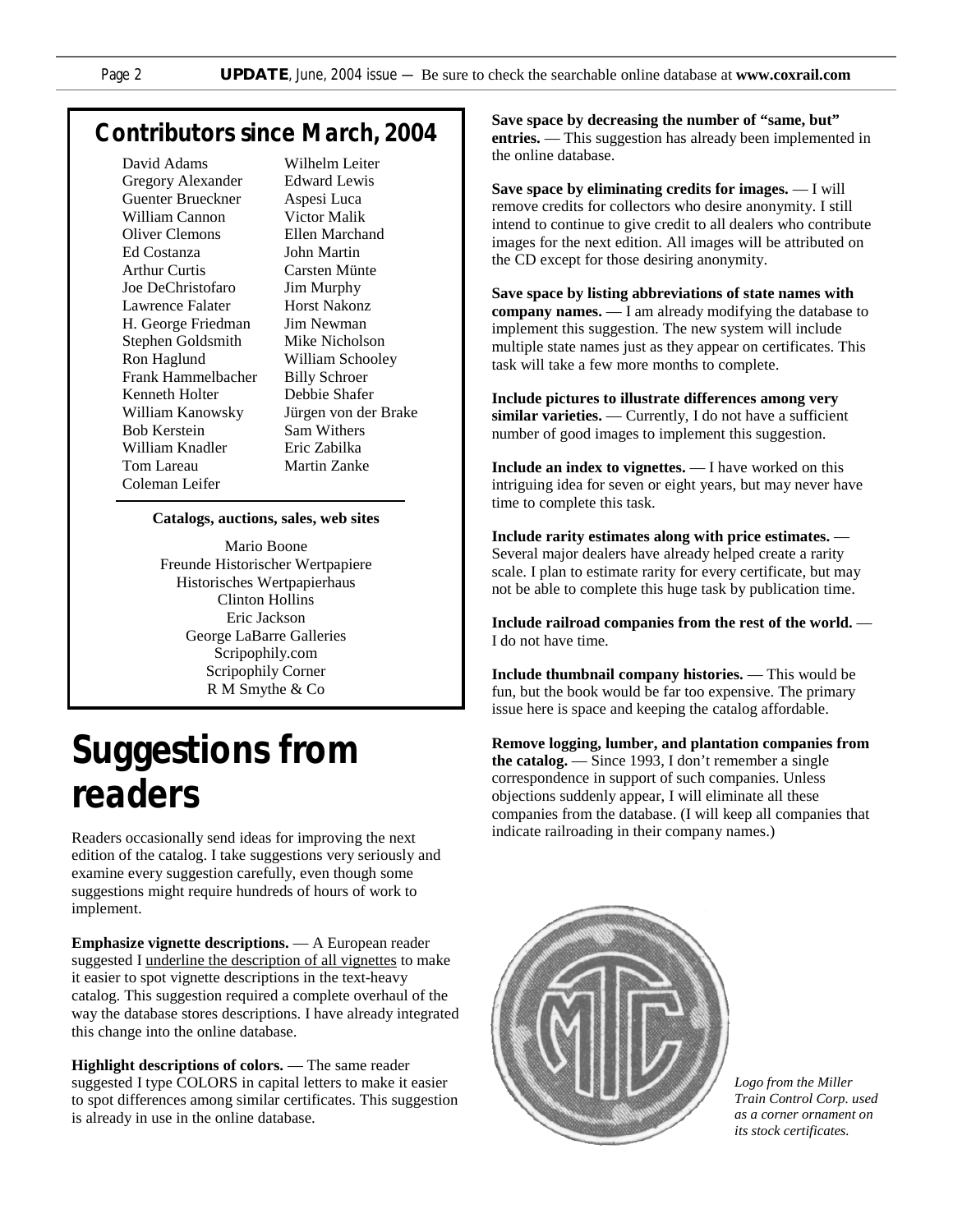# *Thank you, thank you, thank you!*

I spend many hours a day entering, correcting, and cleaning information, but I never feel like I sufficiently thank contributors.

So, I want to take this space to say that I genuinely and deeply appreciate every letter, every e-mail, every serial number, and every image that you send.

It is intriguing to discover how many people genuinely love to help with this project. It is equally intriguing to see how everyone approaches it differently.

I consider this project an ever-changing, trans-Atlantic partnership. The depth of collectors' involvement, and their enthusiasm, moves up and down. Because there are so many people helping, contributions tend to even out. Thankfully, there are few unmanageable up or down periods.

Some people send single correspondences. Some people send several items a day, week in, week out. Some people send lists, or images, of their entire collections. I never know what to expect. That is why every collector is crucial to this project.

Specialists who collect from specific areas or types of companies are extremely helpful to the hobby. They find many varieties that the rest of us might overlook for years.

On the other hand, generalists are crucial because they find certificates from areas no one seems to specialize in.

Then, there are contributors who, for the lack of a better word, are "nit-pickers." These people are hugely helpful. They find troublesome errors that are almost impossible for me to find. Nit-pickers are my editors. They look for inconsistencies and problems that are invisible to the rest of us. Please, never apologize for finding errors!

Personally, I am a recovering perfectionist. In some areas, I am still a hard-nosed nit-picker. But, I long ago realized that if I were going to do this project, I could not over-agonize about details. I had to start. Start anywhere. Take the first step, even a wrong one. And then let other people help.

Perfectionism is tough to overcome,. I simply decided that I'd rather be wrong than immobile. Of course, charging full speed ahead creates mistakes. That is why I really NEED nitpickers. It is a terrific symbiosis! I welcome nit-pickers! And generalists! And specialists!

Another area of great help comes from people who love to search online auctions. I like auctions, and I bid occasionally for Mexican certificates. However, I simply DO NOT have the time to search American, British, and German auction

sites for all the information out there.

People who search online auctions are tremendously helpful. Occasionally, they send images of the same items, but overlap is amazingly minimal. Because I am so short on time, I express my deep gratitude for collectors who capture images and send pertinent info. I know how much super-common material you wade through. I know how much time it takes. Thank you.

Collectors also help by sending serial numbers. An evergrowing number of collectors are realizing that having a good source of serial numbers helps counteract misinformation and hype. Serial numbers help prove that not everything called "rare" is actually rare. Thanks to everyone who sends serial numbers.

Analysis of the growing collection of serial numbers is already helping to uncover new sub-varieties. Several recent finds have appeared among certificates from the CB&Q and the New York Central. Although not yet reflected in prices, some sub-varieties are quite scarce. Believe it or not, scarce sub-varieties have even appeared among MKT stock certificates and West Shore bonds!

**The need for brevity.** — I correspond with so many people, and I see so much new information every day, that I need to be brief when I reply. I would love to have the time to write more.

If I appear overly brief in my replies, it is simply my lack of time. Not my lack of appreciation.

**Thanks to dealers.** — It takes a huge amount of effort to actually make a living being a professional dealer. So, when you take time to send photocopies, scans, or new information, I want you to know that I genuinely appreciate your time.

I also want to thank all dealers who send me your catalogs and lists for free. I seldom represent a direct profit to you. Please accept my meager attempt to give you as much publicity and as many referrals as possible. And to thank you again for your contributions and conversations.

**Finally, thanks for miscellaneous help.** — This project requires help for many tasks only indirectly related to certificates. Sometimes that is library research. Or recommendations with products. Or help devising a rarity system. Or help translating letters into German. Or help finding a projector for Strasburg. Or trying to discover whether Jay Gould was left-handed. Or trying to locate correspondents who disappear. And on and on and on.

Please accept my appreciation. You have all helped make this a fun, engaging, truly enjoyable project. I can't repay you. All I can hope for is to pass on our collective knowledge to the next generation.

**Thank you.**